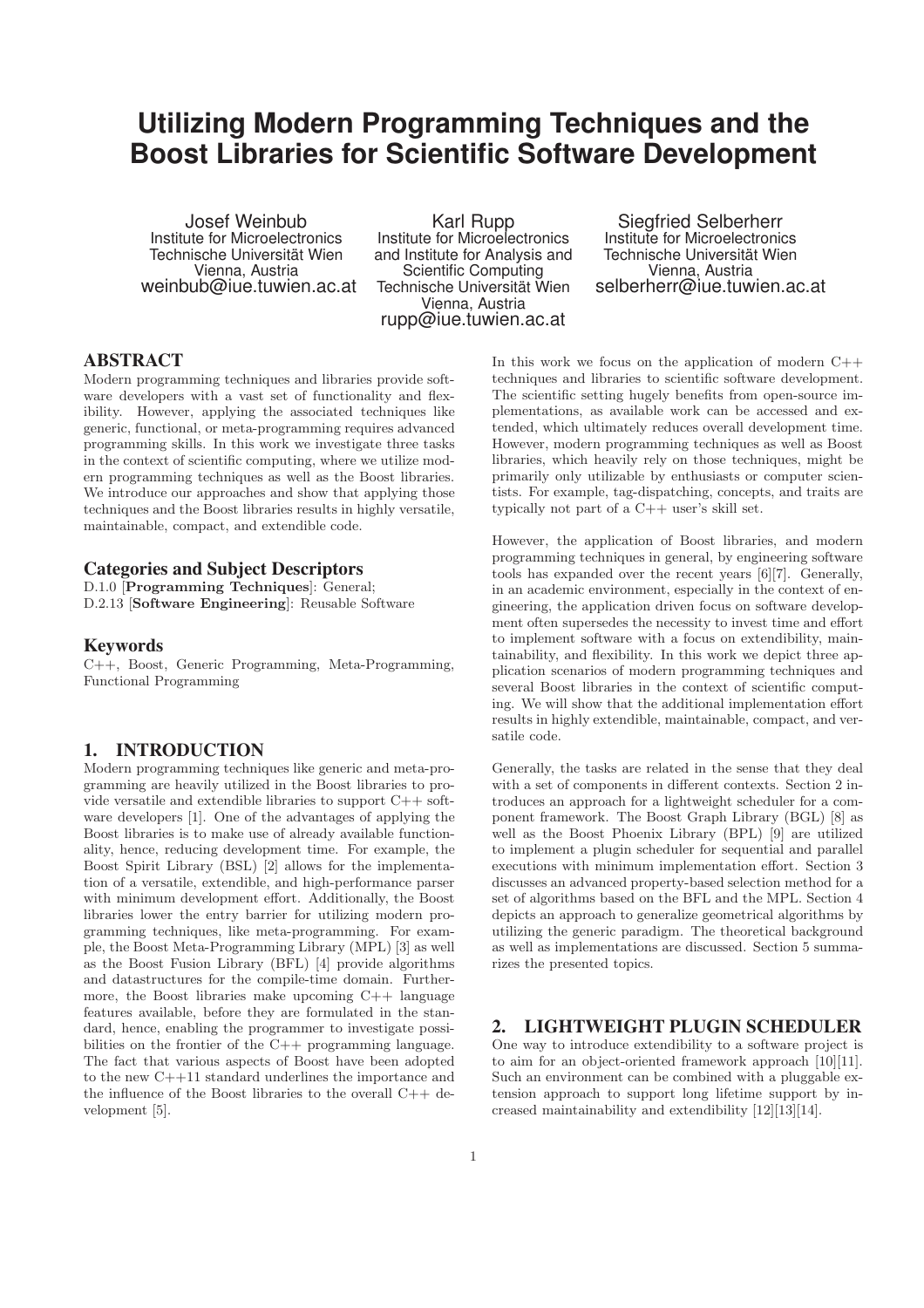Our plugin scheduler is motivated from the area of semiconductor device simulation, yet applicable in a general setting. A plugin-based framework approach offers the required flexibility to support a heterogenous set of simulation tools as each tool is wrapped into a plugin and therefore is accessible by a unified interface. This interface can be utilized by the framework to drive and control the execution of the tool in a unified way. An important aspect, however, is, that the various plugins have different input data requirements, for example, distributions of various physical quantities. Those requirements have to be met before the plugin, and ultimately the simulation tool itself, can be executed, as the input data is vital for the internal simulation algorithm.

## **2.1 Sequential Execution Flow**

Generally, a framework must offer a scheduler which ensures the proper execution of the set of supported plugins. This scheduler has to take the various input dependencies into account and, based on this, impose an ordering of the plugins with regard to their individual execution. Problems like this are typically referred to as dependence problems, which can be modeled as a graph. In scenarios, where tasks or jobs are associated with the vertices of a graph, the graphs are typically referred to as task graphs [15]. Graphs, where the nodes refer to tasks and one task cannot be executed before the preceding nodes are finished, are typically referred to as precedence graphs [16]. The BGL can be used to represent such graphs by a versatile and efficient datastructure. Furthermore, the BGL provides graph algorithms which can be utilized to implement a scheduler for the framework.

In the following, a straightforward approach for a basic scheduler based on the BGL is presented. It clearly shows that with basic BGL skills a scheduler for a plugin framework can be implemented with a minimum amount of development effort. We will show that the approach is flexible, maintainable, easy-to-use, and extendible.

First, a graph is defined which supports the problem at hand.

```
1 typedef boost :: adjacency_list <
\frac{2}{3} boost:: vecS,
      b \circ \sigmag \cdot \cdot \text{vac}4 boost :: directedS ,
5 boost :: property < boost :: vertex_name_t , std :: string >
6 > Graph;
7 Graph graph ;
```
Listing 1: A graph datastructure is defined.

The graph datastructure adjacency\_list is customized to reflect the specific requirements for the graph (Line 1). We use a std::vector (boost::vecS) datastructure, both for the vertex and the edge container, as it is not expected that many vertices and edges are added or removed during the execution (Lines 2,3). If that would not be the case, the std::list (boost::listS) datastructure can be used as this container supports fast insertions and deletions due to its doubly-linked list structure. However, this approach introduces memory overhead, which might be a concern for huge graphs. To map the execution flow, the graph is a directed graph (boost::directedS; Line 4). Additionally, the primary algorithm used on the graph, topological\_sort, requires the graph to be a directed acyclic graph.

The term directed refers to the fact that an edge in the graph points from a source vertex to a sink vertex, whereas acyclic denotes that there must not be cycles in the graph. Finally, we associate string data (boost::property<...>) with each vertex (Line 5), which allows to store the plugin names on the graph vertices.

The next step is to build-up the graph by adding vertices and edges, also referred to as nodes and connections, respectively. The datastructure graph is populated with vertices by traversing the set of active plugins and adding exactly one node per plugin. In this way a node represents a plugin in the graph. During this process the dependencies of each plugin are stored for the subsequent step of connecting the vertices of the graph to reflect the input/output relations.

In the following code snippet the set of plugins is traversed and mapped to nodes in the graph. These nodes are then connected to finally form the graph.

```
1 for (plugin_iter = plugins . begin ();<br>2 mlugin iter != plugins . end():
      plugin_iter != plugins . end (); plugin_iter++) {
3 Graph:: vertex_descriptor vertex
4 boost :: add_vertex((* plugin_iter)-> name () , graph );
5 quantities[vertex] = (*plugin_iter)->output();
6 }
```
Listing 2: For each plugin a vertex is added to the graph datastructure.

A set of plugins (plugins) is traversed by an iterator (plugin \_iter; Line 1,2). The identifier string is retrieved by accessing a member function name() of the dereferenced iterator and stored with the newly created graph vertex by utilizing the BGL provided insertion function (boost::add\_vertex; Lines 3,4). Note that the elements of plugins are pointers to the different virtually overloaded plugin objects. The output data provided by the specific plugin is accessed by a member function output() and stored in an associative datastructure quantities as a value for a specific vertex vertex (Line 5).

At this point all the plugins are mapped to nodes in the graph datastructure. However, the graph has yet to be established by connecting the vertices related to their individual input/output dependencies:

```
1 for (plugin_iter = plugins . begin ();<br>? plugin iter I = plugins end();
       2 plugin_iter != plugins . end (); plugin_iter++) {
3 inputs = plugin_iter -> input ();
4 for( input_iter = inputs . begin ();
5 input_iter != inputs . end (); input_iter++) {
6 /* find the node/plugin which provides the<br>7 required innut */
           .<br>required input
       8 add_edge ( source_id , sink_id , graph ); }}
```
Listing 3: The graph is created by connecting the vertices according to the input and output relations of the individual plugins.

A set of plugins is traversed by an iterator (Lines 1,2). Note that for each plugin to be connected in the graph the required input data set (inputs) is retrieved by a member function of the individual plugin (input(); Line 3). The set of inputs is traversed by using an iterator (input\_iter; Lines 4-8). For each input traversed by the iterator, the vertex is determined which provides the requested data as an output (Lines 6,7).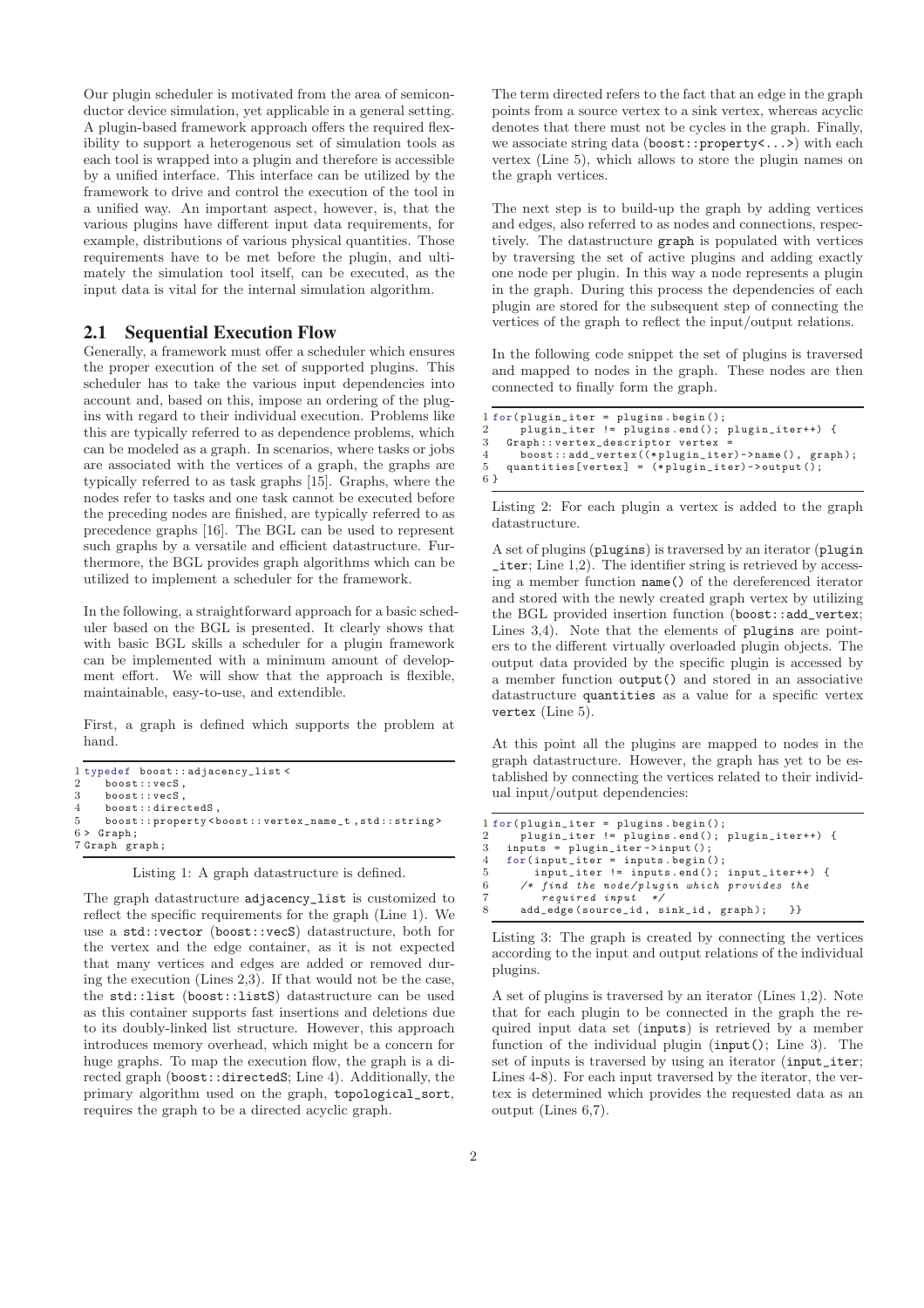When the vertex is found, a directed edge is added to the graph, which connects the determined source vertex with the sink vertex (Line 8). If no such vertex is found, the dependence is not met and an error indicating that the graph could not be resolved should be thrown. Figure 1 depicts an exemplary graph. The varying number of dependencies between the various plugins represent different quantities. Further note that a plugin might have more than one input.

In graph theory the number of input and output edges is typically referred to as in-degree and out-degree, respectively. Generally, the degree of a vertex is understood to be the number of incident edges. Applied to our problem at hand, the nodes of the graph have non-constant degree, as the plugins might have a different number of input and output edges. Therefore, the scheduler has to be capable of dealing with varying numbers of inputs and outputs of each individual plugin.



Figure 1: A plugin dependence graph is shown. A plugin can have more than one input or output.

At this point the graph is set up and can be analyzed regarding the execution order by the so-called topological sort algorithm [17]. The BGL provides an implementation of this algorithm, which yields the required execution order. This ensures that the plugins are only executed, when the individual inputs are available. Note that this fact models the definition of a precedence graph. The algorithm yields the scheduled sequence of vertices. As those vertices are placeholders for the actual plugins, the scheduler has to execute the plugins in exactly the same order as computed by the topological sort algorithm.

#### **2.2 Parallel Execution Flow**

At this point the presented straightforward approach deals only with a sequential execution flow, meaning that a plugin is executed one after another on a single computing unit, for example, a CPU-core of a workstation. This situation changes in the context of a parallel execution environment, for which the presented graph approach can be extended to reflect the requirements of task scheduling for a system of multiple computing units [18]. Several approaches based on graphs and on executing different algorithms are available, for example, depth-first search and breadth-first search. In the following an approach is depicted to implement a basic scheduler for scheduling a task graph for a parallel environment. The approach is based on the so-called list scheduling technique [16]. The underlying principle is to set up a list of prioritized tasks. Each task is checked whether or not it has already been scheduled and if the incident parent tasks are finished. The list is repeatedly processed until all of the tasks are scheduled.

Generally, different approaches are available to prioritize the tasks of a task graph. One of the straightforward approaches is to use a topologically ordered sequence. Therefore, the presented sequential execution flow approach can be directly extended to generate the priority list. In comparison to the scheduling approach for a single execution flow, the graph type needs to be changed from a directed graph (directedS) to a bidirectional graph (bidirectionalS) to provide access to the parent vertices for a given vertex via the in\_edges() function.

The BGL uses integer values to uniquely identify and represent vertices. This introduces the need for a mapping from the integer-based vertices to the actual plugins. Such a mapping conveniently allows for the evaluation of the scheduling based on the graph datastructure and to relate the results to the actual plugin objects. An exemplary approach to set up such an associative relation is depicted in the following. Note that this associative datastructure is also utilized in Section 2.1.

| l typedef std::map <std::size_t,<br>2 boost::shared_ptr<plugin_base> &gt;</plugin_base></std::size_t,<br> | PluginMap; |
|-----------------------------------------------------------------------------------------------------------|------------|
| 3 PluginMap pluginmap;                                                                                    |            |
| 4// define a set of plugin smart pointers                                                                 |            |
| 5 boost::shared_ptr <plugin_base> pa(new plugin_a);</plugin_base>                                         |            |
| 6 boost::shared_ptr <plugin_base> pb(new plugin_b);</plugin_base>                                         |            |
| 7// map the plugins with a specific vertex index                                                          |            |
| $8$ pluginmap $[0]$ = pa;                                                                                 |            |
| $9$ pluginmap $[1]$ = pb;                                                                                 |            |

Listing 4: A mapping from the graph vertices to the actual plugins is provided.

The associative container is declared with the unsigned integral key type std::size\_t, as the indices are only positive integers. We base our investigations on a straightforward plugin class hierarchy with virtual function overloads, as this setup reflects the run-time nature of the stated problem. Therefore, the PluginMap datastructure holds pointers to the base class plugin\_base of the run-time class hierarchy as a value type (Lines 1,2). Plugin smart-pointers are created (e.g. plugin\_a; Lines 5,6) and associated with a specific vertex index from the present task graph (e.g. pluignmap[0]=pa; Lines 8,9). The priority list is generated in the same way as the schedule for the sequential execution flow by utilizing the topological sort algorithm.

The required steps of checking whether or not a task has already been scheduled and the parent tasks have finished the execution can be implemented differently. We aim for a compact implementation, meaning that with a minimum amount of user-level code it should be possible to program an intricate system. We refer the term user-level to the part of the implementation which is very likely to undergo maintenance and expansion on a regular basis.

Our approach is to utilize the BPL. This library enables functional programming in C++, which can result in highly readable and modular user-level code and therefore significantly increases the maintainability and ultimately the extendibility of the implementation [19]. Furthermore, we will see, that due to this approach the required lines of code to implement the whole algorithm are reduced significantly. An in-depth view on our approach is provided in the following.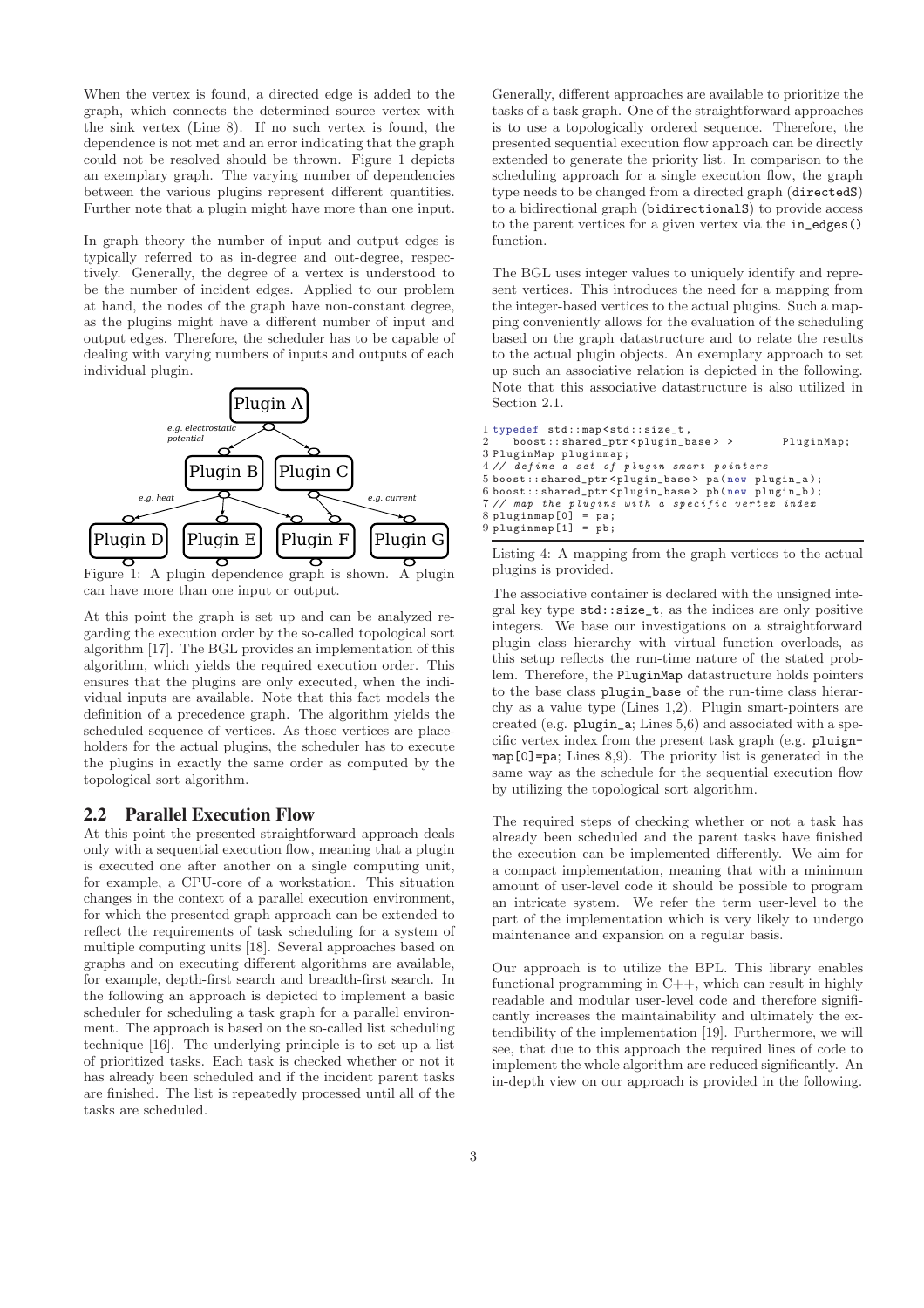At first, the core part of the final user-level expression of the scheduling algorithm is depicted to present the goal of the whole implementation approach.

| 1 std::for_each(prioritized.begin(), prioritized.end(), |  |  |  |
|---------------------------------------------------------|--|--|--|
| 2 if (!is scheduled && is executable) [ execute ] );    |  |  |  |

Listing 5: A one-line implementation of the list scheduling approach based on the BPL is depicted.

Due to the application of the functional programming paradigm, more specifically the BPL, the core part of the scheduler is minimized to a single line of code. The sequence of prioritized plugins (prioritized), computed by the topological sort algorithm, is traversed by utilizing the for\_each traversal (Line 1). The third parameter of the traversal is utilized to insert a Boost Phoenix functional expression (if\_[..]; Line 2). This expression generates a functor and is therefore utilizable by the standard traversal algorithm.

In this case the functional expression is a so-called lazystatement condition. As an argument for the condition we utilize two algorithms, named is\_scheduled and is\_executable, which model the Boost Phoenix actor concept (Line 2). These algorithms implement the logic for the discussed list scheduling technique. If the condition is met, the individual plugin is enqueued for execution, which, for example, could mean that the plugin is assigned to the next processor with the earliest start-time.

For the sake of simplicity, we do not focus on the implementation of the execute actor. The difference primarily is, that the executor does not have to access the Boost Graph datastructure, as its only task is to retrieve the actual plugin object and enqueue it for execution. It is important to note that the presented code snippet in Listing 5 needs to be executed repeatedly for the prioritized list, until all tasks have been scheduled, as the plugins might have to wait until the input data is available and, therefore, can be executed.

Although the above code snippet is very concise, it requires the implementation of the applied algorithms within the conditional functional expression. In the following, the implementation of one of the presented Boost Phoenix actors is presented, namely the is\_executable actor. The implementations of the other two actors is\_scheduled and execute is analogous in regard to the Boost Phoenix specific implementation details. Generally, the implementation models the Boost Phoenix actor concept. For the sake of simplicity, only the implementation of the functor part is depicted in Listing 6.

A nested result\_type member-type is provided which holds the return type of the functor (Lines 2, 7). The result type implementation of the functor models the result\_of concept [20]. Two state objects are retrieved from the Boost Proto expressions provided by the functors argument list, the graph and the associative plugin-id container (Lines 8, 9, 11, 12). The actor's arguments are collected in a so-called environment which itself is part of the context (Line 10). The plugin\_id object is accessed which has been passed as an argument to the actor (Line 14). This plugin identifier, which represents a Boost Graph node, is used to access the actual plugin object which finally should be tested whether it can be queued for execution.

Note that for the sake of simplicity we skipped the Boost Phoenix specific implementation details of retrieving the state objects and the actors arguments. At this point all the required data is available and the parent plugins can be determined by utilizing BGL algorithms. The set of incoming edges, computed by the in\_edges() function, is traversed by an edge iterator ei (Lines 16-23). For each edge the source vertex is determined by the source() function (Line 20). The source vertex is mapped to the actual plugin object by utilizing the find() member-function of the plugin map plugins. The execution state of the parent plugin is accessed by utilizing the implementation specific state() member-function. The state is tested whether the parent is finished. If only one of the parents is not finished, the plugin under test cannot be executed. Only when all of the parent plugins have finished their execution, the plugin can commence execution.

```
1 struct executable_eval {
       typedef bool result_type;
3
4 template <typename GraphExpr,<br>5 typename PluginMapE
                    5 typename PluginMapExpr ,
 6 typename Context >
 7 result_type<br>8 operator()(
 8 operator ()( GraphExpr const & graph_expr,<br>9 PluginMapExpr const & plugins_exp
                     PluginMapExpr const& plugins_expr,
10 Context \begin{array}{ccc} & & \& \text{ctx} \\ 11 & & \end{array} /* retrieve the graph and plugins objects
11 /* retrieve the graph and plugins objects<br>12 from the state expressions */from the state expressions */
13
14 /* retrieve the plugin id from the context */
15
16 typename graph_traits <
17 Graph >:: in_edge_iterator ei , edge_end ;
18 for(tie(ei,edge_end)=in_edges(plugin_id,graph);<br>19 ei != edge end: ++ei) {
                ei != edge\_end; ++ei) {
20 if ( ( plugins . find ( source (* ei , graph ) )<br>21 ->second ) ->state ( ) ! = FINISHED )
21 ->second)->state() != FINISHED<br>22 return false:
          return false;
23 }
24 return true; } };
```
Listing 6: An implementation of an algorithm modeling the Boost Phoenix actor concept is shown.

#### **2.3 Conclusion**

The discussed implementation for the sequential flow handles serial execution of a sequence of plugins only. However, the evaluation of the execution orders requires about 30-50 lines of code, which can be considered to be highly maintainable. Regarding the approach for the parallel execution flow, the sequential implementation can be directly extended to support scheduling of a task graph for a parallel computing environment. The presented functional approach has the benefit of a highly concise formulation of the algorithm. However, this approach requires some additional code in regard to the algorithm implementations. Approximately 200- 300 lines of code are necessary in addition to the sequential implementation to implement the parallel version. It is important to emphasize, however, that only a couple of code lines are actual user-level code. Generally, the majority of the implementation resides in the BGL. This ultimately reduces the maintenance efforts to a minimum. Furthermore, as the BGL is a mature library, interface changes in upcoming versions are not to be expected. The utilized topological sort algorithm is expected to perform well even for large sets of vertices and plugins respectively, as the algorithm has a time complexity of  $O(V + E)$ , with V and E being the number of vertices and edges in the graph.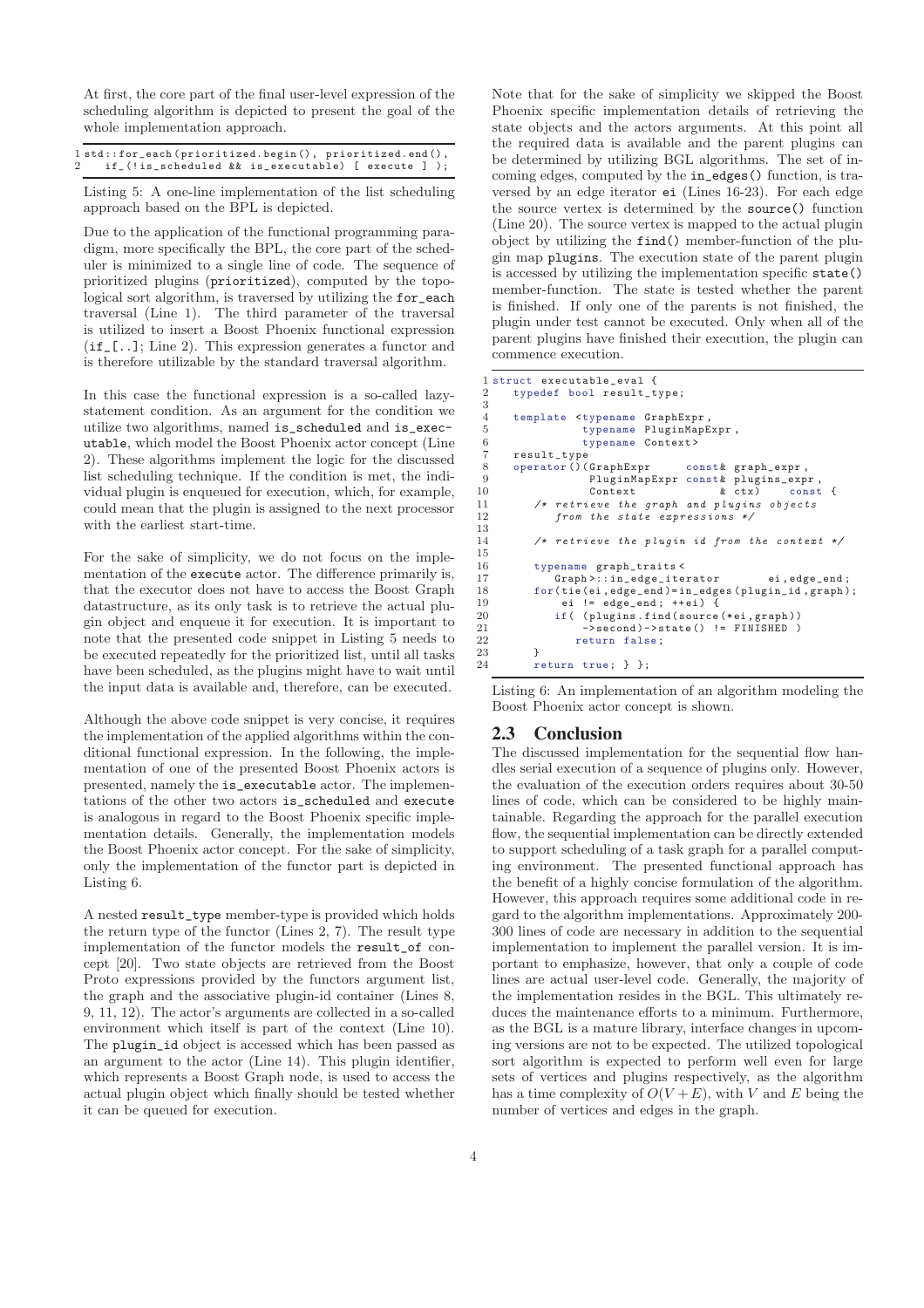In regard to the goal of high flexibility and extendibility for the scheduler, the BGL does not only provide a significant set of graph algorithms, but also a sophisticated generic datastructure which allows to assign weights on nodes and edges. The ability to associate weights on vertices and edges enables to model even more complex task-graph schedulers for parallel environments, for example, to model the network and processing capabilities of different computing nodes.

## **3. META PROPERTY-BASED SELECTION**

The previous section discussed the scheduling of a set of components. Another task is to select a subset of those components based on certain properties during compile-time. In this section we give a motivation and depict an application scenario for such a meta-selection.

Scientific simulations typically deal with sets of algorithms as, for example, different geometrical algorithms are available for different geometrical entities. Eventually, a specific algorithm has to be selected from a set of algorithms based on certain properties. In a run-time based environment this decision is naturally made during execution time. However, if the information for the decision process is already available during compile-time, a run-time selection results in unnecessary overhead, which introduces the need for a compile-time selection mechanism. This section introduces an approach based on the BFL and the MPL. First the algorithm is discussed and second, an implementation is provided.

#### **3.1 Adding Meta-Selection Capabilities**

In its essence the selection algorithm determines the subset of available tools which fulfill the requested properties during compile-time (Figure 2). The following discussion presents a compile-time property-based selection approach applied to the field of mesh generation [21]. This research field provides a variety of algorithms and publicly available tools, which eventually introduces the need for a concise interface for the individual implementations and, consequently, a generic approach to select specific versions based on properties [22]. The concrete goal is to design a mechanism which allows for the selection of a mesh generation tool based on certain properties during compile-time. For example, the mesh generation tools provide varying support for the dimensions of the input geometry, e.g., two-/three-dimensional mesh generation tools.



Figure 2: The compile-time selection algorithm selects the subset  $B \subseteq A$  of elements supporting the requested properties.

Another example is the utilization of different underlying mesh generation algorithms, like the Advancing Front algorithm or the Incremental Delaunay algorithm [21]. Although we base our discussion on the field of mesh generation, the approach can be directly applied to different fields, like computational geometry, where, for example, a set of different algorithms can be maintained based on the algorithm specific properties, e.g., high-performance or robust specializations. In general, the presented approach extends the functionality of the filter\_view algorithm which checks against a single predicate [3][4]. Our approach, however, allows for varying numbers of properties both for the provided and for the requested set of properties. For example, an algorithm provides two properties, being two-dimensional mesh generation and simplex mesh elements. If the requested properties contain only the type of mesh elements, this algorithm is still being chosen although only one of the available properties is requested.

The basis for this approach is to attach a property datastructure to each element of the algorithm set, which in our example refers to the set of available meshing tools. Note that this set refers to the superset  $A$  in Figure 2. The attached datastructure should hold information about the individual properties of the algorithm, for example, the type of the generated mesh elements. Generally, this datastructure should be flexible, extendible, and support compiletime access. Here, flexibility and extendibility refers to the fact that properties of various types and of arbitrary number should be supported. The associative, heterogenous map container provided by the BFL copes with the introduced requirements. Note that heterogeneity refers to the fact that objects of arbitrary datatype can be stored. The following code snippet depicts an exemplary implementation of a mesh generator wrapper class with such an embedded, associative property container. This property container is later on accessed by our compile-time algorithm to investigate the suitability for a given set of properties.

```
1 struct mesh_generator_one {
2 // ..<br>3 typed
  3 typedef result_of:: make_map <
4 dimg, dimt, cell,
      5 three , three , simplex >:: type properties_type; };
```
Listing 7: An associative property datastructure is embedded in an available algorithm implementation.

mesh\_generator\_one refers to an exemplary implementation of a mesh generator wrapper class. Such a wrapper can be used to map a specific interface of a third-party mesh generator library to a unified interface. The nested properties\_type can be identified as a concept requirement, as its presence is expected later on by our compile-time facilities [23]. The keys (Line 4) map to specific values (Line 5). dimg and dimt refer to the dimension of the geometry and topology space of the generated mesh elements, respectively. The cell key and its value simplex refer to the specific type of a simplicial mesh element type [24]. The presented example indicates, that the mesh generator supports the generation of a three-dimensional volume mesh based on tetrahedral mesh elements. New property entries can be conveniently added, if required. The used tags in Line 4,5 are empty structs, for example, struct dimg{};. This approach has a high degree of flexibility, due to the support of properties of arbitrary type.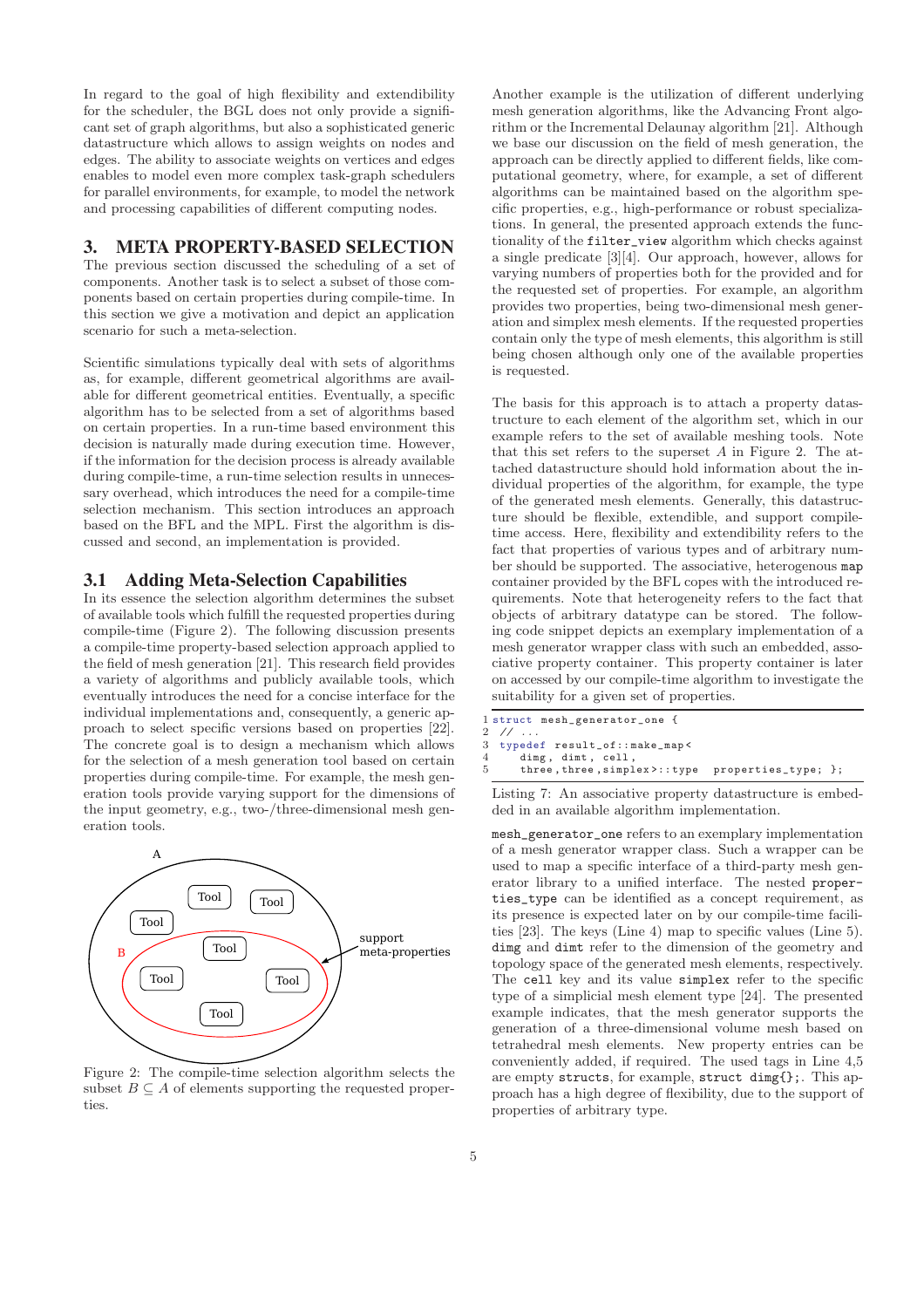However, the approach of embedding the properties datastructure in the algorithm implementation is intrusive, meaning that existing code has to be altered. A more generic approach is to provide a decoupled, tag-dispatched metafunction mechanism which derives for a given tag (which relates to a specific algorithm) the property datastructure. A meta-function is a class or a class template which provides a nested type typedef [3]. Therefore, a meta-function can be interpreted as a compile-time variant of a common function, which computes for a set of input parameters, the type template parameters, an output, which is accessible via the nested type. The following code snippet depicts a possible implementation for this approach.

```
1 namespace result_of {
 2 template < typename T>
 3 struct properties{ typedef error type ;};
4
 5 template <>
 6 struct properties <mesh_generator_one> {
    7 typedef typename result_of:: make_map <
 8 dimg, dimt, cell,
9 three, three, simplex \begin{bmatrix} 9 & 10 \\ 2 & 10 \end{bmatrix}>::type type; };
11 }
```
Listing 8: A tag-dispatched meta-function mechanism provides non-intrusive generation of the properties container.

We embed the meta-function facility in the result\_of namespace, to follow the coding style of, for example, the BFL (Line 1). The default meta-function specialization evaluates to an error indicating type, e.g., struct error{};(Lines 2,3). An arbitrary number of specializations can be implemented based on unique tags (Lines 5-10). This tag-dispatched meta-function can then be used to generate the actual property container for a specific mesh generation implementation, similar to the implementation depicted in Listing 7.

|  | l typedef result_of::properties<             |  |
|--|----------------------------------------------|--|
|  | 2 mesh_generator_one>::type properties_type; |  |

Listing 9: A non-intrusive, generic approach assigns a property container to a specific class by utilizing the tagdispatching technique.

At this point, the elements of the tool set offer a container which provides information about their properties. The next step is to implement a mechanism which, for a given input property container, traverses the elements of the algorithm set and determines whether the individual elements support the required properties. The result of this operation is a container of feasible algorithms.

In the following, the core parts of our approach are presented. At first, the user-level code is shown and then an indepth discussion of the underlying components is provided. The following code snippet utilizes the facility to compute the set of tools which support a set of properties out of a set of available tools.

|  | l typedef typename filter_fold::apply< |              |
|--|----------------------------------------|--------------|
|  | 2 Properties, AvailableTools >::type   | ResultTools; |

Listing 10: The compile-time facility is utilized to compute the subset of tools which support the required properties.

The class filter\_fold models the MPL concept of a metafunction class. A meta-function class is supposed to provide the nested meta-function apply.

This meta-function is utilized to compute the actual set of the input set AvailableTools, which supports the set of properties Properties. Note that the container Available-Tools and Properties are modeled by a MPL vector and a BFL map, respectively.

In the following, the internals of the meta-function class filter\_fold are presented. Note that the implementation is inspired by the do\_the\_bind example of the BFL.

```
1 struct filter_fold {
2 struct fold_op {<br>3 template <type
        template <typename Sig> struct result;
 4
5 template <class S, class ToolSet, class Property><br>6 struct result< S(ToolSet & Property &) > {
 6 struct result < S( ToolSet &, Property &) > {
7 typedef typename mpl :: filter_view <
8 ToolSet, check <Property><br>9 >::type type; }; };
           >:: type type; }; };
10
11 template <typename Properties , typename ToolSet >
12 struct apply : fusion :: result_of:: fold <
13 Properties, ToolSet, fold_op>::type { }; };
```
Listing 11: The implementation of the meta-selection algorithm is based on the filter\_view and the fold metafunctions.

The class filter\_fold is based on two nested classes: First, the test operation fold\_op is implemented as a class which offers a nested result meta-function (Lines 2-9). The implementation models the result\_of concept which is part of the new  $C++11$  standard  $[5][20]$ . This nested metafunction utilizes the filter\_view algorithm provided by the MPL. This filter algorithm computes the subset of ToolSet, the elements of which satisfy a specific property under test (check<Property>; Lines 7,8). fold\_op is executed once for each Property of the property set Properties. Second, a binary meta-function apply is provided (Lines 11-13). This meta-function invokes the fold sequence traversal algorithm provided by the BFL based on the set of properties (Seq), the set of tools (State), and the test operation which checks the feasibility of each tool (fold\_op).

The following code snippet introduces the final internal part, being the test class check<...> which enables the filter \_view algorithm to verify if a certain property is supported by a specific tool. The implementation models the unary meta-function class concept. For the sake of simplicity only the meta-function implementation of the nested apply structure is discussed.

```
1 typedef typename result_of:: value_of <
2 typename result_of:: find_if <
3 typename result_of:: properties < Tool >:: type,<br>4 is same < mpl:: . PropertyPair >
4 is_same < mpl ::_ , PropertyPair >
    5 >:: type
6 > : :type find_result_type;
7 typedef typename is_same <
8 PropertyPair , find_result_type >:: type type ;
```
Listing 12: A test meta-function class is provided which is used by the filter\_view meta-function. The implementation evaluates whether or not a property is supported by a specific tool.

The algorithm works as follows: First, the find\_if algorithm is utilized to determine whether the tool under consideration (Tool) provides the property under test (Property-Pair; Lines 2-5).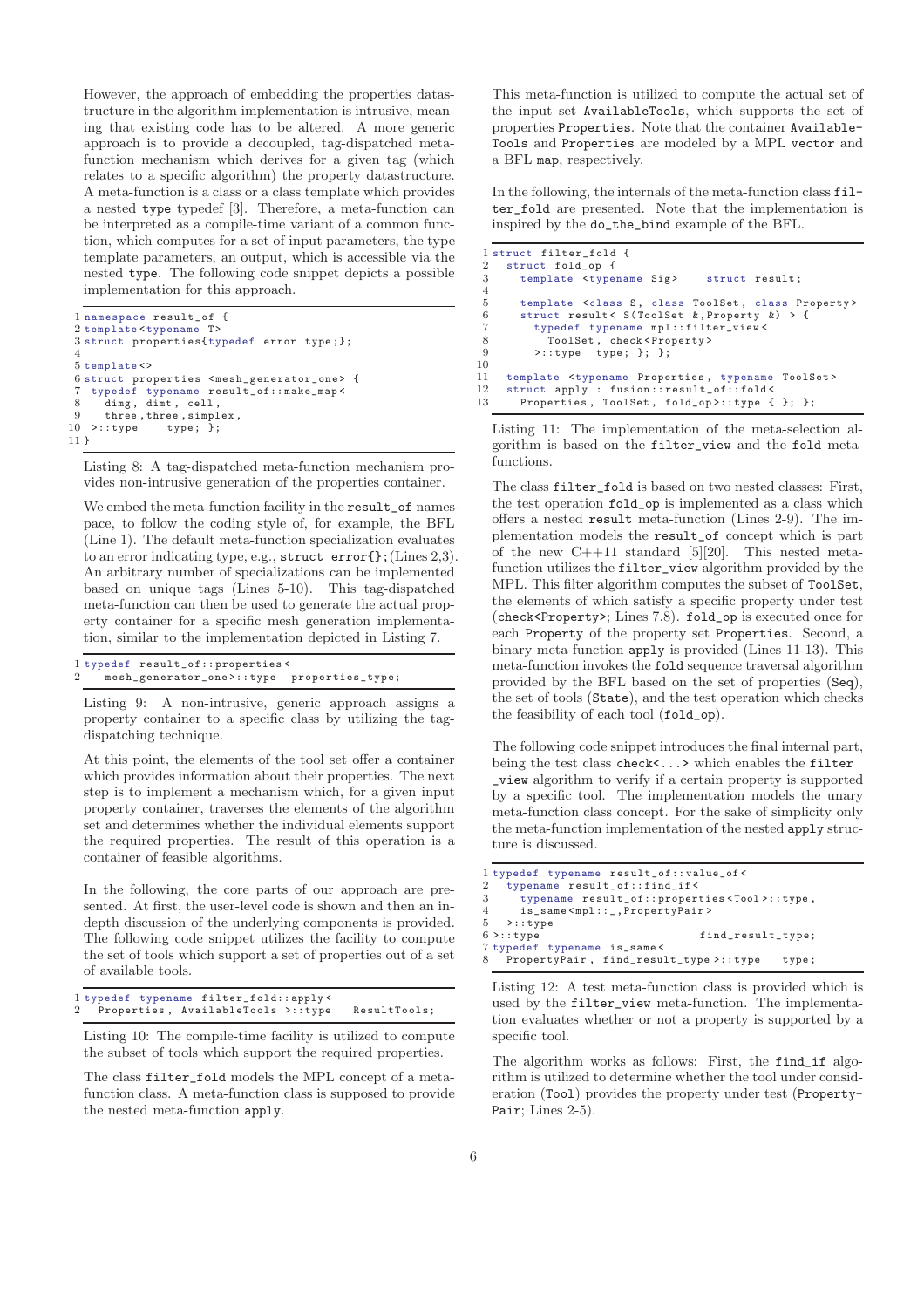The supported properties of the tool are retrieved by utilizing the properties<>::type meta-function introduced in Listing 9 (Line 3). The property PropertyPair is actually a BFL pair, as the fold operation (Listing 11) operates on the elements of the associative properties map, which are pairs. Second, the actual type stored at the position of the returned iterator of the find\_if algorithm is determined by the value\_of algorithm. Third, the Boost Type-Traits Library (BTTL) [25] is utilized, more specifically, the is\_same<>::type meta-function is applied to test whether the result of the find-operation is the same as the requested property (Lines 7,8). A MPL boolean is returned indicating the result of this evaluation.

#### **3.2 Conclusion**

The presented meta-selection facility requires around 30-50 lines of code with additional 3-5 lines of code for each attached property container to the individual tool or algorithm specializations. Due to the utilization of the MPL, the BFL, and the BTTL the implementation effort is highly reduced. The major advantage of the presented approach is the high degree of flexibility and extendibility. The selection process can be applied to arbitrary scenarios, especially due to the discussed non-intrusive approach to relate properties to existing implementations. Furthermore, the utilization of the associative BFL container supports not only arbitrary keys and values for the properties, but also the number of properties can vary.

## **4. ALGORITHM GENERALIZATION**

So far we discussed scheduling and filtering of a set of components. For the sake of extendibility and versatility it is important to generalize those components to maximize the degree of utilization, hence, minimizing long-term development efforts. This section investigates an approach for generalizing geometrical algorithms. One of the core aspects of generic programming is the notion of abstraction [26]. Abstraction, also referred to as generalization, enables to apply implementations in a variety of situations. A typical example would be from the field of computational geometry, where the algorithms may be implemented generalized in regard to the dimension of the geometry space, e.g., the distance algorithm which computes the distance between two point-vectors of arbitrary dimension [27]. We will in particular discuss a couple of geometrical algorithms and derive an approach to generalize them. We first analyze the algorithms, group them, and lift them, which ultimately reveals the underlying generalized algorithm. A possible implementation approach is finally depicted, which directly utilizes the discussed generalization approach.

### **4.1 Background**

The basis for our generalization approach is based on investigating the algorithms not only with respect to geometry but also in regard to topology. Informally, geometry deals with shape, size, and position, whereas topology is about continuity and connectivity [28]. Generally, a geometrical algorithm implicitly contains not only geometrical information, like, a geometrical space  $\mathbb{R}^d$ , but also topological information, like, the number of vertices of a polygon on which the algorithm is evaluated on. Table 1 depicts the geometrical and topological informations of different algorithms in examplary settings.

|                                    | Geometry | <b>Topology</b> |
|------------------------------------|----------|-----------------|
| Line Length, $\mathbb{R}^3$        | 3D       | 1D, S/C         |
| Triangle Area, $\mathbb{R}^2$      | 2D       | 2D.S            |
| Tetrahedron Volume, $\mathbb{R}^3$ | 3D       | 3D.S            |
| Cube Volume, $\mathbb{R}^3$        | -31)     | 3D.C            |

Table 1: The geometrical and topological informations of different algorithms are depicted. D denotes the dimension of the respective space, S and C refer to simplex and cube topology, respectively. Simplex and cube can be informally interpreted as the topological base type of the geometrical entity which the algorithm processes. Note that the algorithms can also be embedded in different geometrical spaces.

The depicted extraction of information in Table 1 is the basis for the algorithm generalization. An important step towards generalization by extracting the geometrical entity of an algorithm is to map geometrical entities to topological ones by introducing the notion of a cell, and more specifically a  $k$ -cell where  $k$  denotes the topology dimension (Table 2) [24].

| $k$ -cell | topological object | geometrical object       |
|-----------|--------------------|--------------------------|
| $0$ -cell | vertex             | point                    |
| $1$ -cell | edge               | line                     |
| $2$ -cell | face               | triangle, quadrilateral, |
| 3-cell    | cell               | tetrahedron, cuboid,     |

Table 2: The relations between an arbitrary  $k$ -cell (left), topological objects (middle) and the geometrical counterparts (right). A unique mapping from a  $k$ -cell to a geometrical entity can only be realized for dimensions of up to one. For  $k > 1$  the mapping to geometrical entities is not-unique.

There exists only a unique relation between the geometrical entities and the topological counterparts for  $k = 0, 1$ . A unique relation for  $k > 1$  can only be achieved by additional information called cell topology (Table 3). The cell topology has already been introduced in Table 1 as the so-called base type.

| $k$ -cell | Cell Topology | <b>Geometrical Entity</b> |
|-----------|---------------|---------------------------|
| $0$ -cell | simplex/cube  | point                     |
| $1$ -cell | simplex/cube  | line                      |
| $2$ -cell | simplex       | triangle                  |
| $2$ -cell | cube          | quadrilateral             |
| 3-cell    | simplex       | tetrahedron               |
| 3-cell    | cube          | cuboid                    |

Table 3: A unique mapping from the topological cell objects to the geometrical entities can only be introduced by combining the information of the dimension, k, with the cell topology, e.g., simplex. For  $k = 0.1$  the cell topology is obsolete, as it always maps to a point and line, respectively.

At this point we can conclude that to uniquely map a geometrical entity, like a triangle, to a topological object, like a cell, a topology dimension and a cell topology is required (Figure 3).

With the introduced notion of a topology, and a  $k$ -cell especially, the geometrical algorithms can be investigated regarding generalization.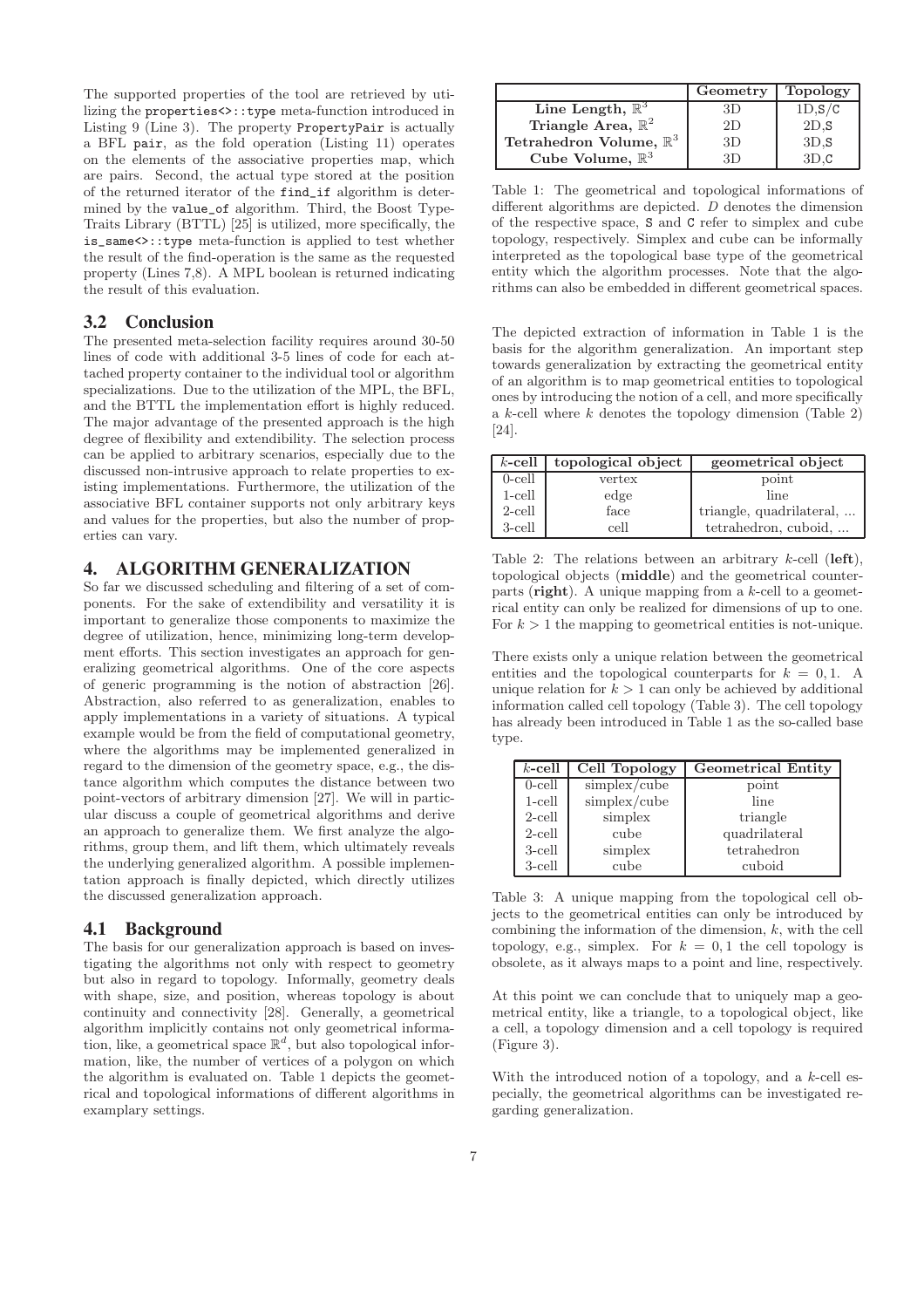We base our investigations on the following algorithms:

- length of a line
- area of a triangle
- volume of a tetrahedron
- point in triangle test
- point in tetrahedron test



Figure 3: Combining cell topology and cell dimension yields a unique mapping to a geometrical entity.

The first step is to group the set of algorithms according to their underlying behavior (Table 4).

| algorithm                 | generalized algorithm |
|---------------------------|-----------------------|
| length of a line          | Metric quantity       |
| area of a triangle        | Metric quantity       |
| volume of a tetrahedron   | Metric quantity       |
| point in triangle test    | $k$ -cell in q-cell   |
| point in tetrahedron test | $k$ -cell in q-cell   |

Table 4: The relations between the algorithms and their respective generalized versions are depicted. Top: The term metric quantity is introduced to refer to the category of measuring algorithms. **Bottom:** The k-cell notation is used to generalize the inclusion tests. Note that the generalized versions lack any dimensional information as well as the type of geometrical entity which is processed.

Finally, analyzing the grouping of the geometrical algorithms in Table 4, the view in Figure 3 can be extended to ultimately reveal an approach to generalize geometrical algorithms (Figure 4).



Figure 4: A generalized algorithm can be formulated by extracting the geometrical entity of a geometrical algorithm.

# **4.2 A Generic Algorithm Interface**

The presented generalization approach can be directly implemented by utilizing the template specialization technique. This straightforward approach can be used to specialize for various cell dimensions and topologies. The following code snippets depict our approach based on the metric quantity generalization. A default base class is provided which will be specialized based on the cell dimension and the cell topology.

|  |  |                                   | 1 template < int Dimension, typename Topology > |  |
|--|--|-----------------------------------|-------------------------------------------------|--|
|  |  | 2 struct metric_quantity $\{\}$ ; |                                                 |  |

Listing 13: A default base class is shown which will be specialized based on the k-cell dimension and topology.

Partial template specialization for one-dimensional entities is shown, where a 1-cell maps uniquely to a line, regardless of the topology (Table 2).

```
1 template < typename Topology >
2 struct metric_quantity < 1, Topology > {
3 template <class > struct result ;
 4
 5 template<class F, typename Cell>
 6 struct result <F(Cell)> {
 7 typedef double type ;
 8 };
 9
10 template < typename Cell >
11 typename metric_quantity::result<<br>12 metric quantity(Cell)>::type
        metric_quantity(Cell)>:: type
13 operator () (Cell& cell) const {
14 return boost:: geometry:: distance ( cell [0], cell [1]);
15 }};
```
Listing 14: The distance function is utilized for cell objects of dimension one, regardless of the topology.

The result\_of concept is modeled by nesting the metafunction result in the functor implementation [20] (Lines 3- 8,11-12). This approach is important as it provides a Celltype dependent return type evaluation, which is vital as the return type might change for different cell-types. Each specialization contains the actual algorithm, for example, the BGL based distance() function (Lines 10-15) [27]. In the presented example, we expect the cell object to provide access to the individual BGL point vector objects by the []-operator overload (Lines 13,14).

Another specialization is the area of a triangle, which is presented in the following.

```
1 template < >
2 struct metric_quantity < 2, tag::simplex > {<br>3 template <class > struct result:
       template<class> struct result;
 4
 5 template<class F, typename Cell><br>6 struct result<F(Cell)> {
 6 struct result \langle F(Ce11) \rangle {<br>7 typedef double type:
             typedef double type;
8 };
9
10 template < typename Cell >
11 typename result< Cell >::type<br>12 operator()(Cell& cell) const
      operator ()(Cell& cell) const {
13 return boost:: geometry:: area ( cell );
14 }};
```
Listing 15: The area of a triangle is computed for a 2-cell with simplex topology.

A 2-cell with simplex topology uniquely maps to a triangle. The functor utilizes the area algorithm of the BGL (Line 13).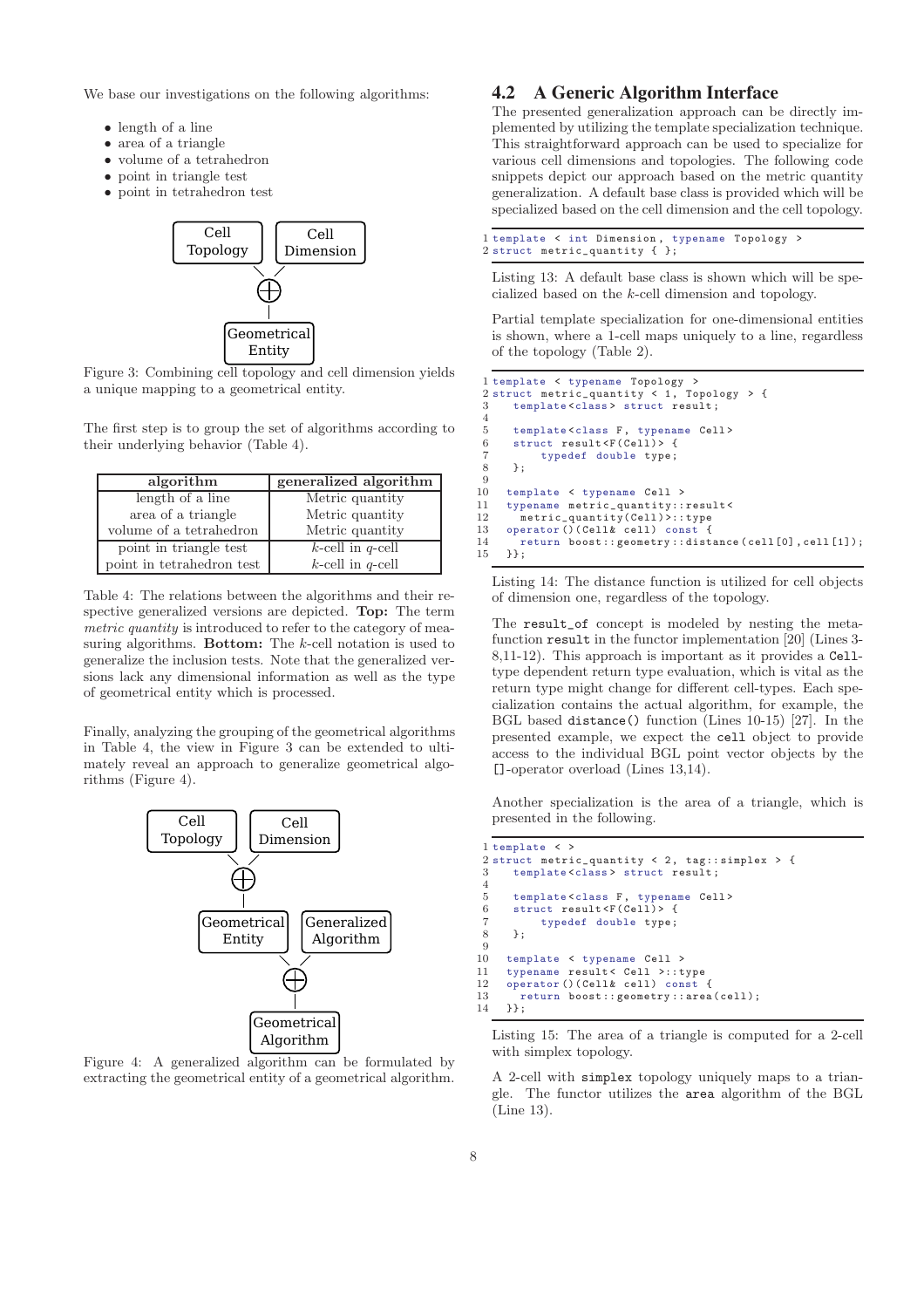For the sake of simplicity, the cell object is expected to model the concept of a BGL polygon, hence, the area algorithm can be directly applied to the cell object. However, a more efficient approach could be to utilize a dedicated triangle area algorithm at this point, as the BGL's area function aims at processing, for example, run-time based polygon objects.

Figure 5 depicts the mapping of the presented generalization approach shown in Figure 4 to the discussed tag-dispatched implementation approach.



Figure 5: The various parts of the discussed generalization approach are identified in the tag-dispatched implementation. Top: The base class metric\_quantity represents the generalized algorithm, which by itself contains no program logic. **Bottom:** Only with the k-cell topology and dimension the generalized algorithm concretely maps to a geometrical one.

It is important to note that the discussion so far has only dealt with compile-time information. This, however, is insufficient for supporting typical run-time entities, like, polygons. In such a case, the k-cell topology and dimension is obviously only available during run-time, hence, introduces the need for a run-time based dispatch. The concept of the dispatch follows the introduced compile-time approach, however, for the sake of simplicity we focus on the compile-time case.

#### **4.3 Utilization by a Generic Datastructure**

Our implementation follows one of the key aspects of the generic paradigm, being the separation of algorithms from datastructures. The presented tag-dispatched implementation represents the algorithm. This algorithm can be utilized in conjunction with, for example, a mesh datastructure which supports compile-time handling. Compile-time handling refers to the ability to access datastructure relevant information during compile-time, for example, the number of incident cell vertices. In the following we discuss an application scenario where our presented generic algorithm is used in conjunction with a generic compile-time mesh datastructure provided by the ViennaGrid library [29].

First, a domain object is created which holds the actual mesh information, like the point-vectors and the mesh elements.

```
1 typedef config:: triangular_2d Config;
2 typedef result_of:: domain < Config >:: type Domain ;
3 Domain domain ;
4 domain . push_back( Point (0 ,0));
5 ..
6 domain.push_back(Cell ( \ldots ));
7 ..
```
Listing 16: A ViennaGrid domain is created.

The domain is configured during compile-time (Line 1,2). Various datastructure configurations are supported, like a three-dimensional cuboid mesh. The domain is instantiated (Line 3) and loaded with geometry and topology information (Lines 4-7).

At this point the datastructure is populated and our previously introduced generic algorithm interface is utilized for computations. For example, a typical task might be to compute the area of each mesh element of a two-dimensional mesh. This can be realized by traversing the set of mesh elements and utilizing the generic metric quantity algorithm for each of them, like depicted in the following.

```
1 typedef boost :: result_of <
     2 metric_quantity_gen( Cell ) >:: type quan_type;
3 ..
4 CellRange cells = ncells ( domain );
5 for (CellIterator cit = cells.begin ();<br>6 cit != cells.end();++cit) {
       \text{cit} != cells.end (); ++cit) {
7 quan_type quan = compute_mq(* cit );
8 }
```
Listing 17: The metric quantities of all cells of a domain are computed.

We introduced an additional functor (metric\_quantity\_gen) on top of the tag-dispatched implementation introduced in Section 4.2. This functor extracts the required tags from the cell object type Cell and forwards them to the respective specializations. metric\_quantity\_gen models the result\_of concept and as such provides return type computation (Lines 1,2). The set of mesh elements (cells) is extracted from the domain (Line 4) and traversed by an iterator cit (Line 5-8). The previously instantiated generic metric-quantity functor compute\_mq is called for each mesh element (Line 7).

It is important to note that the presented implementation of computing the metric quantities is decoupled from the domain type. If, for example, the domain configuration in Listing 16 is changed from triangular\_2d to tetrahedral\_3d the volume of the tetrahedral mesh elements are computed. The algorithm adapts automatically during compile-time by analyzing the provided cell type. This generic approach allows to build up intricate implementations for various application scenarios, without actually changing the code base. Additionally, the application of the result\_of concept allows for algorithm-specific return types. This might be of significant interest in the case of, for example, numerical robustness, where different high-precision datatypes can be used to achieve highly accurate results. Those facts combined outline the generic implementation style of our approach.

## **4.4 Conclusion**

Our approach to generalize geometrical algorithms based on the notion of topology, and of a k-cell especially, can be directly utilized for a generic algorithm interface. We have shown that our generic tag-dispatched algorithm hierarchy maps directly to our generalization approach. Additionally, our implementation works best in conjunction with datastructures which support compile-time handling, as the tagdispatching facilities can be attached with the datastructures meta-system, ultimately nullifying run-time overhead for algorithm dispatches.